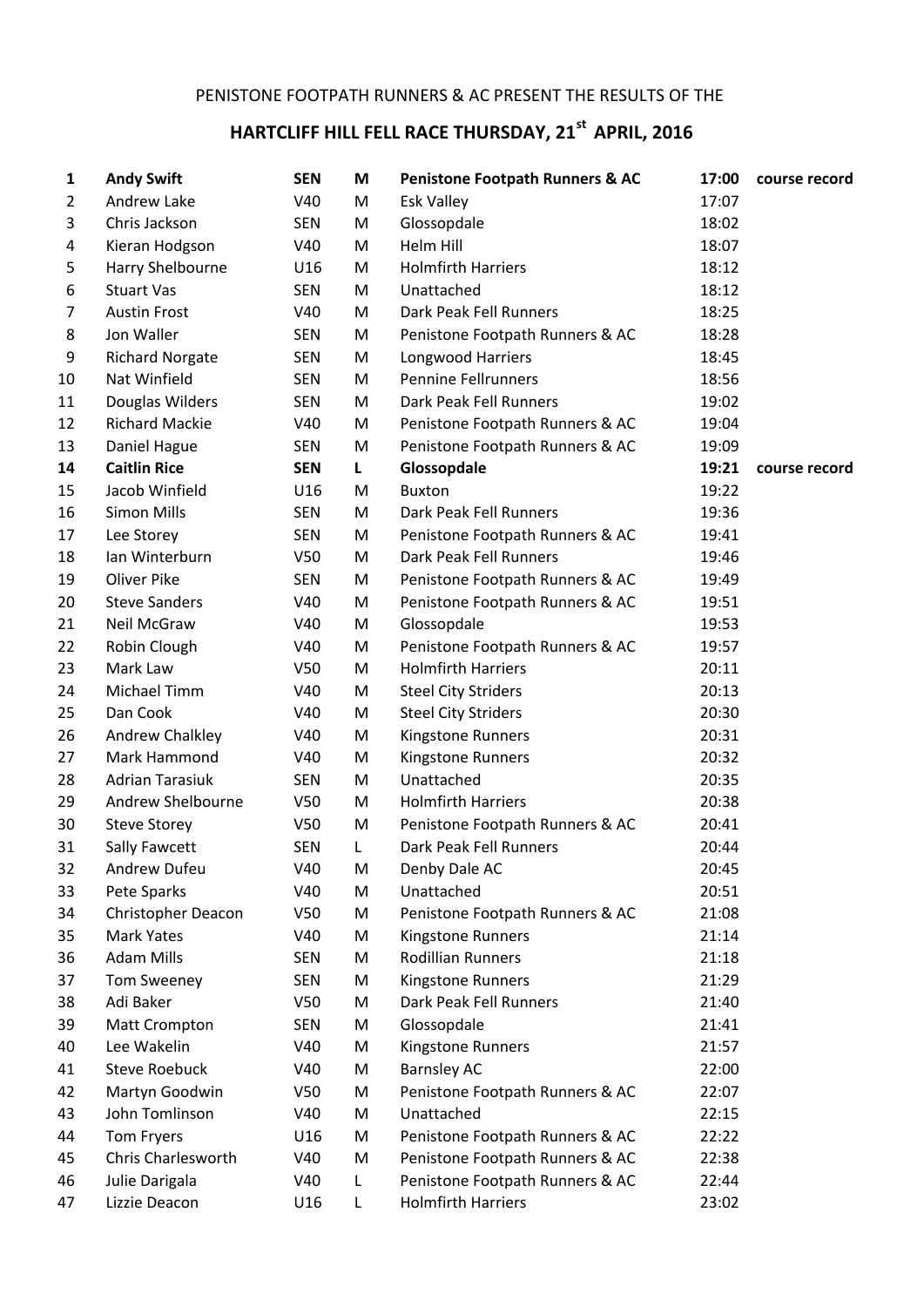| 48 | Alan Knox               | V60             | M  | Penistone Footpath Runners & AC | 23:13 |
|----|-------------------------|-----------------|----|---------------------------------|-------|
| 49 | <b>Matthew Coldwell</b> | V40             | M  | Penistone Footpath Runners & AC | 23:22 |
| 50 | Andrew Brankin          | V50             | M  | Kingstone Runners               | 23:24 |
| 51 | John Adair              | V60             | M  | <b>Holmfirth Harriers</b>       | 23:28 |
| 52 | Lesley Latchem          | V40             | L  | Penistone Footpath Runners & AC | 23:30 |
| 53 | Andy Green              | V40             | M  | Denby Dale AC                   | 23:32 |
| 54 | Hope Claydon            | U16             | L  | Penistone Footpath Runners & AC | 23:32 |
| 55 | Julia Johnson           | V <sub>50</sub> | L  | Penistone Footpath Runners & AC | 23:33 |
| 56 | Stephen Kenworthy       | V40             | M  | Unattached                      | 23:34 |
| 57 | John Lawcock            | V40             | M  | Penistone Footpath Runners & AC | 23:40 |
| 58 | Laura Gill              | <b>SEN</b>      | L. | Penistone Footpath Runners & AC | 23:44 |
| 59 | David Gill              | V <sub>50</sub> | M  | Denby Dale AC                   | 23:50 |
| 60 | Peter Claydon           | V50             | M  | Penistone Footpath Runners & AC | 23:56 |
| 61 | <b>Steve Dickinson</b>  | V50             | M  | Penistone Footpath Runners & AC | 24:02 |
| 62 | Daniel Limb             | <b>SEN</b>      | M  | Penistone Footpath Runners & AC | 24:10 |
| 63 | Julie Moxon             | V40             | L. | Penistone Footpath Runners & AC | 24:49 |
| 64 | Paul Fryers             | V40             | M  | Penistone Footpath Runners & AC | 24:53 |
| 65 | <b>Graham Barnes</b>    | V60             | M  | Unattached                      | 25:02 |
| 66 | George Scholes          | <b>SEN</b>      | M  | Longwood Harriers               | 25:10 |
| 67 | <b>Neil Fleming</b>     | V40             | M  | Unattached                      | 25:15 |
| 68 | Andy Norgate            | V60             | M  | Longwood Harriers               | 25:22 |
| 69 | John Downing            | V60             | M  | Kingstone Runners               | 25:23 |
| 70 | <b>Bryan Hague</b>      | V50             | M  | Penistone Footpath Runners & AC | 25:26 |
| 71 | Nick Whittingham        | V60             | M  | Penistone Footpath Runners & AC | 25:30 |
| 72 | Andy Smith              | V <sub>50</sub> | M  | Unattached                      | 25:34 |
| 73 | Helen Long              | V40             | L  | Unattached                      | 25:36 |
| 74 | Anne Middleton          | V <sub>50</sub> | L  | Denby Dale AC                   | 25:37 |
| 75 | Sarah Walch             | <b>SEN</b>      | L  | Penistone Footpath Runners & AC | 25:38 |
| 76 | Faye Williams           | V40             | L  | Penistone Footpath Runners & AC | 25:53 |
| 77 | Tim Wade                | V60             | M  | Kingstone Runners               | 26:06 |
| 78 | <b>Steve Pilling</b>    | V40             | M  | <b>Rodillian Runners</b>        | 26:07 |
| 79 | Hamish Forbes           | <b>SEN</b>      | M  | Unattached                      | 26:09 |
| 80 | Jo Bissell              | <b>SEN</b>      | L  | <b>Barnsley Harriers</b>        | 26:16 |
| 81 | <b>Tracy Hughes</b>     | V40             | L  | Kingstone Runners               | 26:17 |
| 82 | Dean Allcroft           | V40             | M  | Penistone Footpath Runners & AC | 26:19 |
| 83 | Helen Wright            | <b>SEN</b>      | L  | Penistone Footpath Runners & AC | 26:37 |
| 84 | <b>Sharon Cooper</b>    | V40             | L  | Kingstone Runners               | 27:01 |
| 85 | Andrea Henson           | V40             | L  | Penistone Footpath Runners & AC | 27:02 |
| 86 | John Sellers            | V50             | M  | Kingstone Runners               | 27:03 |
| 87 | Samara Wood             | <b>SEN</b>      | L  | Denby Dale AC                   | 27:08 |
| 88 | Rachel Jarvis           | V40             | L  | Penistone Footpath Runners & AC | 27:09 |
| 89 | Nell Law                | V40             | L  | Penistone Footpath Runners & AC | 27:11 |
| 90 | David Lee               | V40             | M  | Kingstone Runners               | 27:15 |
| 91 | <b>Richard Knowles</b>  | V40             | M  | <b>Totley AC</b>                | 27:30 |
| 92 | Michael Baldwin         | V60             | M  | Unattached                      | 28:01 |
| 93 | Chris Baldwin           | <b>SEN</b>      | M  | Unattached                      | 28:02 |
| 94 | Rosalind Bedford        | V <sub>50</sub> | L. | Denby Dale AC                   | 28:20 |
| 95 | <b>Barry Needle</b>     | V70             | M  | Dark Peak Fell Runners          | 28:38 |
| 96 | Sarah Halstead          | V40             | L  | Penistone Footpath Runners & AC | 29:04 |
| 97 | Ricky Lee Creed         | V40             | M  | Kingstone Runners               | 29:07 |
| 98 | Elaine White            | V40             | L  | Denby Dale AC                   | 29:12 |